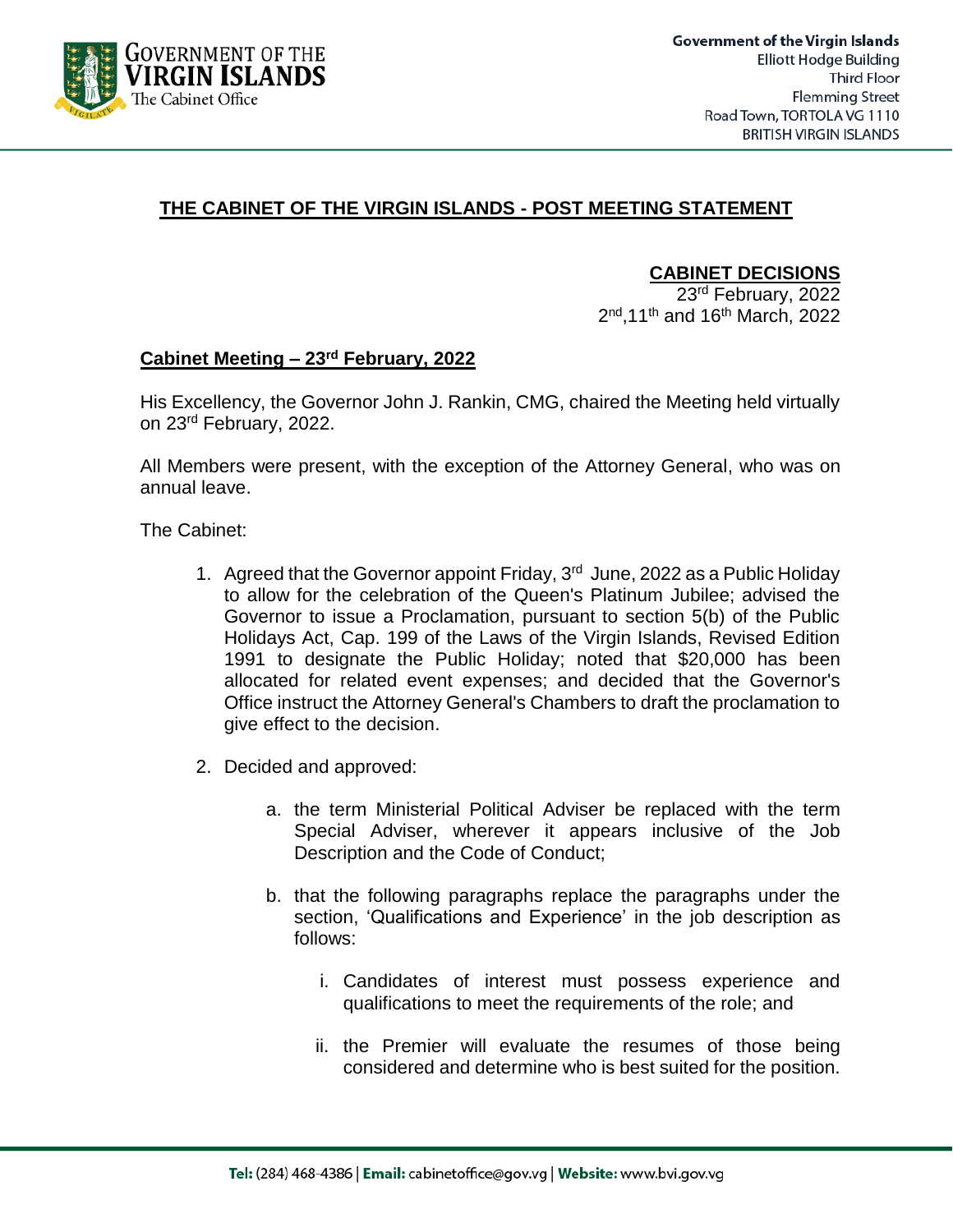- c. all other terms in the job description, previously approved by the Cabinet, remain unchanged.
- 3. Decided:
	- a. that a period of amnesty of interests accrued on property tax be granted from 1<sup>st</sup> March, 2022 through 28<sup>th</sup> February, 2023;
	- b. that the period of amnesty noted in decision sought (a) will be superseded if a relevant amendment to the Property Tax Act (CAP 207) is passed by the House of Assembly;
	- c. that decision sought (a) be made available to property owners to pay the outstanding principal tax forthwith or agree to a payment plan with the Commissioner of Inland Revenue to liquidate the principal tax within the amnesty period;
	- d. that the Ministry of Finance provides the Cabinet with an update of the outcome of this amnesty on accrued interest as soon as the report becomes available;
	- e. on the establishment of a Working Group to review the current legislation and make recommendations for relevant amendments to the provisions regarding accrued interest on property tax within one (1) month; and noted that the Financial Secretary will work with the Inland Revenue Department to collaborate with the Department of Information and Public Relations to initiate a promotional campaign ensuring that Cabinet's decision is widely circulated in an effort to inform all property owners.
- 4. Considered and approved the International Tax Authority (Administrative Penalties) Regulations 2022; instructed that the draft Regulations be made before being published in the Official Gazette of the Virgin Islands and thereafter forwarded to the House of Assembly to be laid on the table at the next convenient Sitting.
- 5. Retroactively approved the waiver of the tender process to procure security services to provide secured transport services of Government funds (revenue) collected from various departments and transferred to the designated bank for the period 1<sup>st</sup> January to 30<sup>th</sup> April, 2022; and decided that:
	- a. Top Priority Security Services be contractually engaged for a fourmonth period from  $1<sup>st</sup>$  January to  $30<sup>th</sup>$  April, 2022 to allow for the completion of the tender process;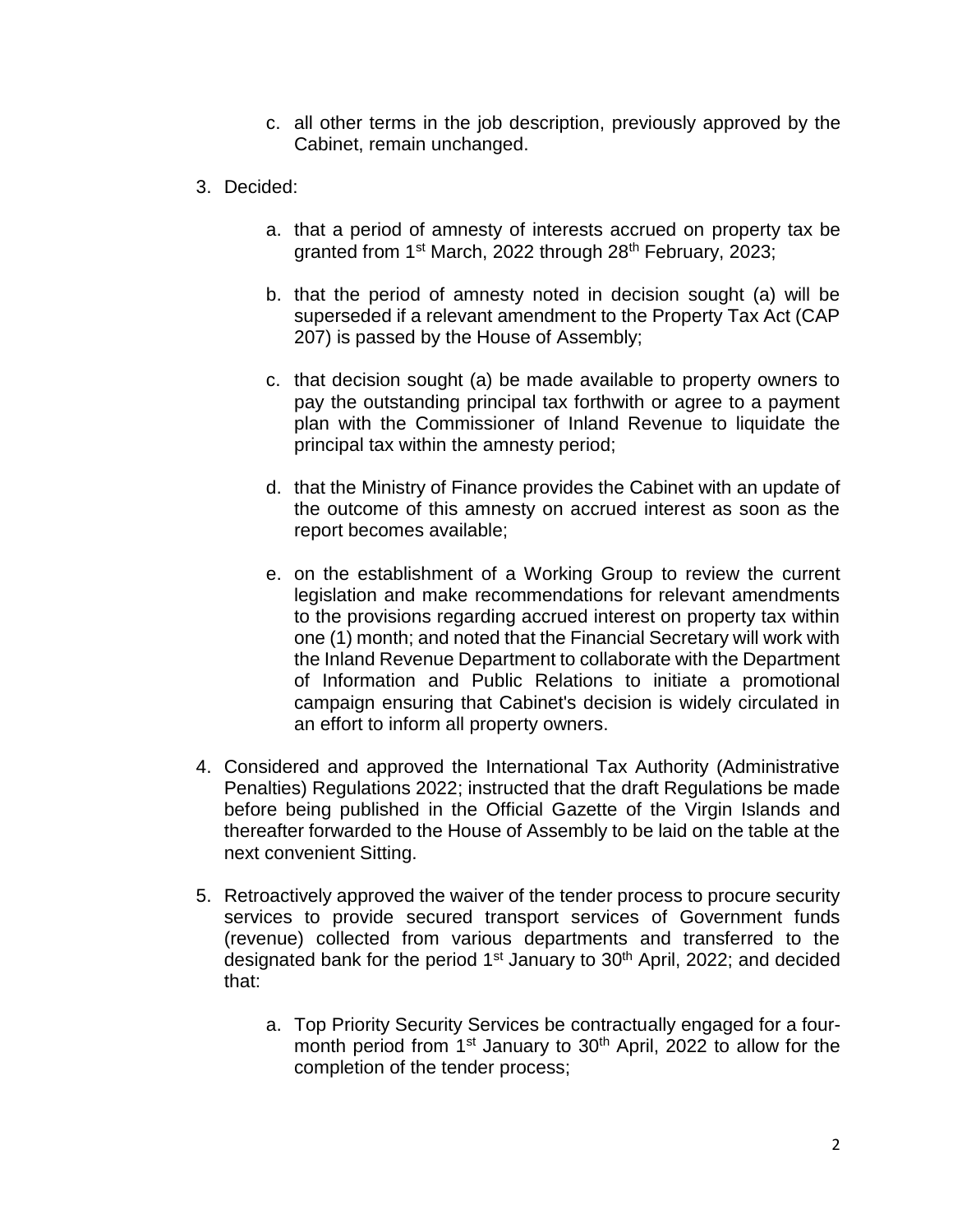- b. the Government of the Virgin Islands enter into an agreement with Top Priority for the sum of one hundred thousand dollars (\$100,000.00) for the four-month period;
- c. decided that the 2021 Cabinet decision be amended to reflect the accurate sum of two hundred and ninety thousand and ninety-five dollars (\$290,095.00) paid to Top Priority Security Services; and
- d. decided that the Ministry of Finance instruct the Attorney General's Chambers to vet the draft contract.
- 6. Decided:
	- a. that the formal tender process be waived and a new engagement arrangement be entered into with Withers LLP for a period of three (3) months with effect from  $1<sup>st</sup>$  March, to  $31<sup>st</sup>$  May, 2022 for legal advice and representation to the Government, in respect of the extension granted to the Commission of Inquiry, in collaboration with the Attorney General, with payment, not to exceed one million, two hundred thousand dollars (\$1.2M); and
	- b. that funding in an amount, not to exceed one million, two hundred thousand dollars (\$1,2M) be approved via a Schedule of Additional Provision at the earliest Sitting of the House of Assembly.
- 7. Noted the 2021 Royalty Report, which shows that a total of sixteen thousand, six hundred and sixty-one dollars and eighty-nine cents (\$16,661.89) had been received in 2021 as coin Royalties from Pobjoy Mint Limited.
- 8. Approved one application for the lease of Crown land.

\*\*\*\*\*\*\*\*\*\*\*\*\*\*\*\*\*\*\*\*\*\*\*\*\*

#### **Cabinet Meeting - 2<sup>nd</sup> March, 2022**

His Excellency, the Governor John J. Rankin, CMG, chaired the Meeting held at the Financial Services Commission's Resource Centre on 2<sup>nd</sup> March, 2022.

All Members were present, with the exception of the Minister for Education, Culture, Youth Affairs, Fisheries and Agriculture and the Attorney General, who were on official overseas travel and annual leave, respectively.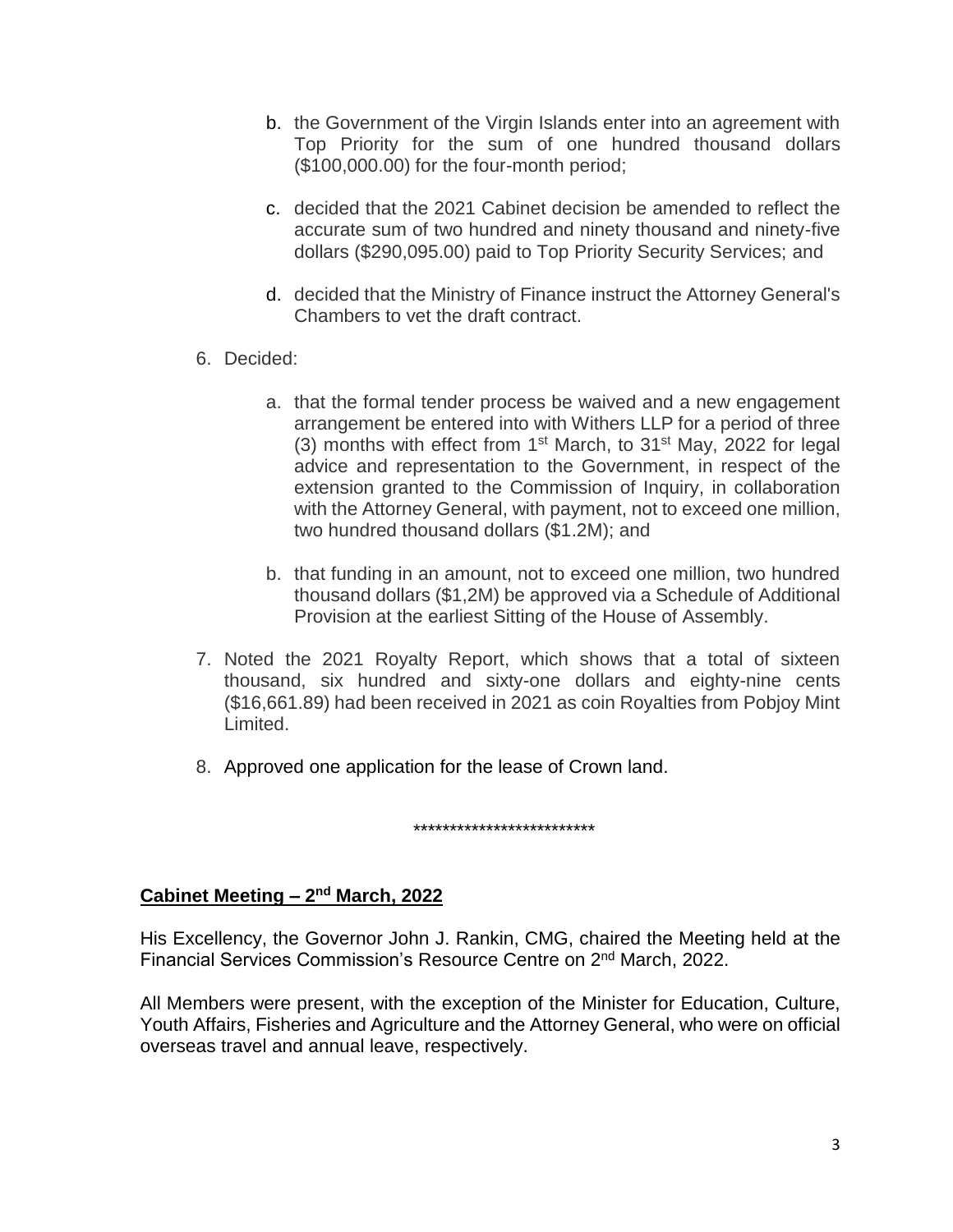### The Cabinet:

- 1. Decided that, subject to the approval of the Foreign Commonwealth and Development Office, the proposal for one (1) coin each for the Platinum Jubilee of the Accession of the Queen Elizabeth II, and the 75<sup>th</sup> Anniversary of The Last Walking Liberty Half Dollar, be minted by Pobjoy Mint Ltd., in accordance with the five (5) year agreement between Pobjoy Mint Ltd. and the Government of the Virgin Islands.
- 2. Considered and approved the Bill entitled, Stamp (Amendment) Act, 2022, which seeks to introduce certain economic stimulus measures in response to the effects of COVID-19 virus and:
	- a. decided that the Bill be introduced for its first reading in the House of Assembly at the next convenient Sitting;
	- b. approved the Statutory Rates, Fees and Charges (Amendment of Schedule) Order, 2022; decided that the Order be gazetted; and
	- c. approved and decided that the draft Resolution required for amending Part 42 of the Schedule to the Statutory Rates, Fees and Charges Act be forwarded to the House of Assembly for action via the Cabinet Office.
- 3. Approved that the tender process be waived to renew the Royal Virgin Islands Police Force's (RVIPF) agreement with DNA Labs International to provide DNA Analysis for the RVIPF and:
	- a. approved the renewal of the agreement with DNA Labs International for an initial period of one  $(1)$  year with effect from  $15<sup>th</sup>$  August, 2021, with a yearly option for renewal up to four (4) years in the amount of one hundred thousand dollars (\$100,000) per year,
	- b. decided that a new procurement process for DNA Analysis Services be carried out and completed prior to 15<sup>th</sup> August, 2022; and
	- c. decided that the Office of the Deputy Governor instruct the Attorney General's Chambers to vet the contract.
- 4. Decided that:
	- a. the Wickham's Cay Development Authority Ordinance (Cap. 281) be amended to reflect an expanded scope for the Wickham's Cay Development Authority, inclusive of a Board of Directors and a City Manager's Office;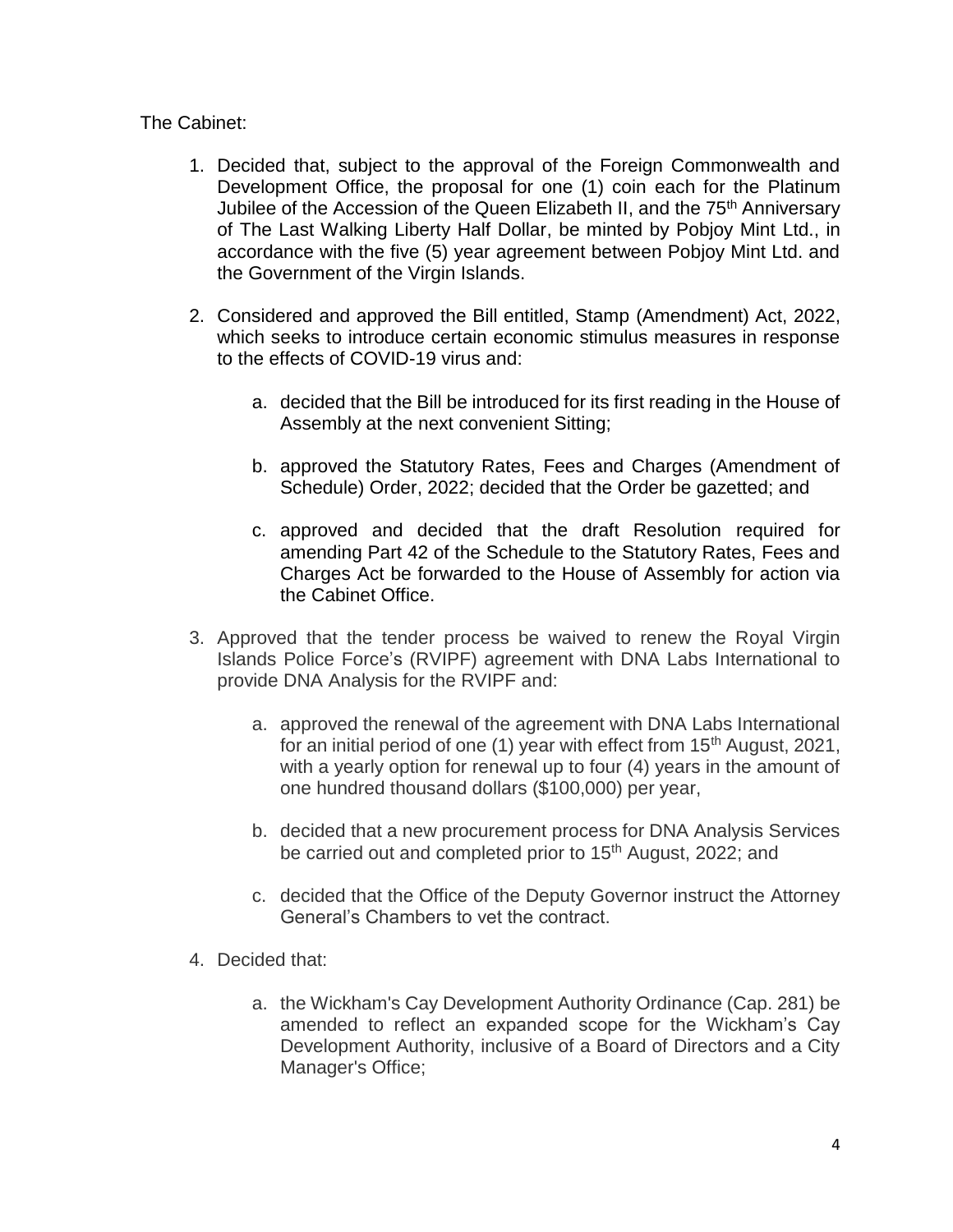- b. the Wickham's Cay Development Authority Ordinance's provision to make regulations be broadened to include mechanisms for the management of the assets vested in the Authority;
- c. the Authority be reclassified as a corporate body with perpetual succession and a common seal capable of suing and being sued in the name of the Wickham's Cay Development Authority and, subject to the provisions of the Wickham's Cay Development Authority Ordinance, of performing such acts as corporate bodies may by law perform;
- d. the Wickham's Cay Development Authority's Board of Directors shall consist of:
	- i. a Chairman, appointed by the Minister in Council, after prior approval for such appointment has been obtained by a Resolution passed in the House of Assembly;
	- ii. not less than three (3), but not exceeding five (5) appointed members, who shall not be public officers and such members shall be appointed by the Minister in Council, having taken into account the desirability of such interests as affected by the Authority's activities being represented; and
	- iii. five (5) *ex officio* members, who shall be the persons holding office for the time being as:
		- 1. Permanent Secretary of the Ministry responsible for the management of the Territory's infrastructural development, or if he or she is unable to attend any meeting of the Authority, any other officer authorised by him or her to attend and vote on his or her behalf at that meeting;
		- 2. Permanent Secretary of the Ministry responsible for the management of the Territory's natural resources, or if he or she is unable to attend any meeting of the Authority, any other officer authorised by him or her to attend and vote on his or her behalf at that meeting;
		- 3. the Chief Planner of the Town and Country Planning Department, or if he or she is unable to attend any meeting of the Authority, any other officer authorised by him or her to attend and vote on his or her behalf at that meeting;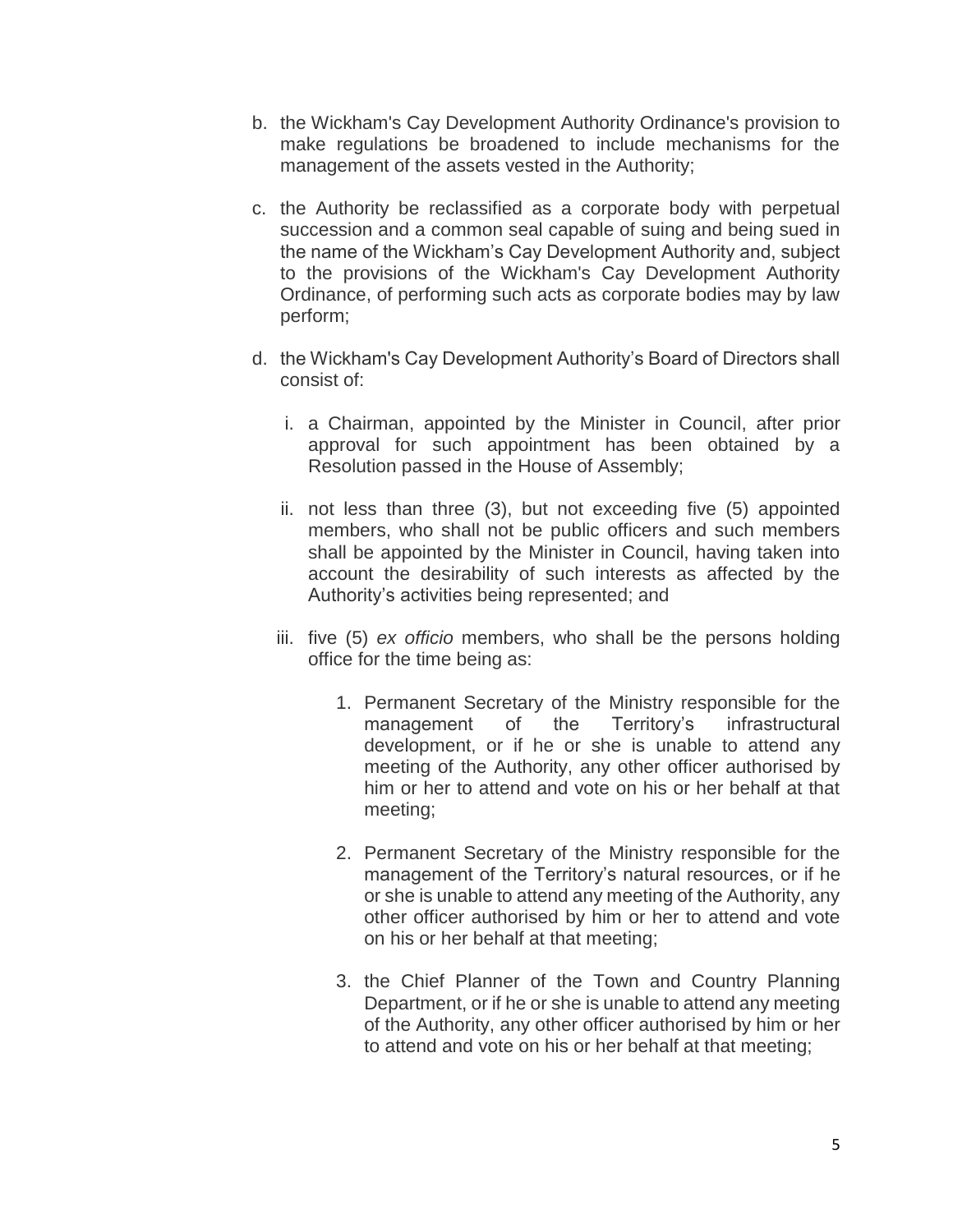- 4. the General Manager of the Authority or if he or she is unable to attend any meeting of the Authority, any other officer authorised by him or her to attend and vote on his or her behalf at that meeting; and
- 5. the City Manager, or if he or she is unable to attend any meeting of the Authority, any other officer authorised by him or her to attend and vote on his or her behalf at that meeting.
- e. appointed members must be made up of professional persons possessing a minimum of five (5) years' experience and a proven track record in one or more of the fields of Financial Management, Property/Estate Management, Environmental Management, Business Administration, and Law;
- f. that the Wickham's Cay Development Authority shall pay to all or any of its appointed members, such remuneration, fees, and allowances for expenses as may be approved by Cabinet;
- g. the scope of the Wickham's Cay Development Authority under Clause 5 of the Ordinance be broadened
- h. a business case with a strategic plan is to be developed for the corporate body to guide its financial planning towards being selfsustained by its fifth year of operations; and
- i. the Ministry of Transportation, Works and Utilities instruct the Attorney General Chambers to allow for the drafting of the amendments.
- 5. Approved a land exchange on Virgin Gorda between Christina Yates and the Crown.
- 6. Noted the Situation Report #44 presented by the Health Emergency Operations Centre - Unified Command and decided:
	- a. to remove the limitations on the gathering sizes as noted in the Public Health (COVID-19 Control and Suppression Measures) (No.4) Amendment Order, 2022;
	- b. that organisers and promoters of events anticipated or likely to attract more than three hundred (300) persons shall notify the Environmental Health Division not less than five (5) days prior to the event;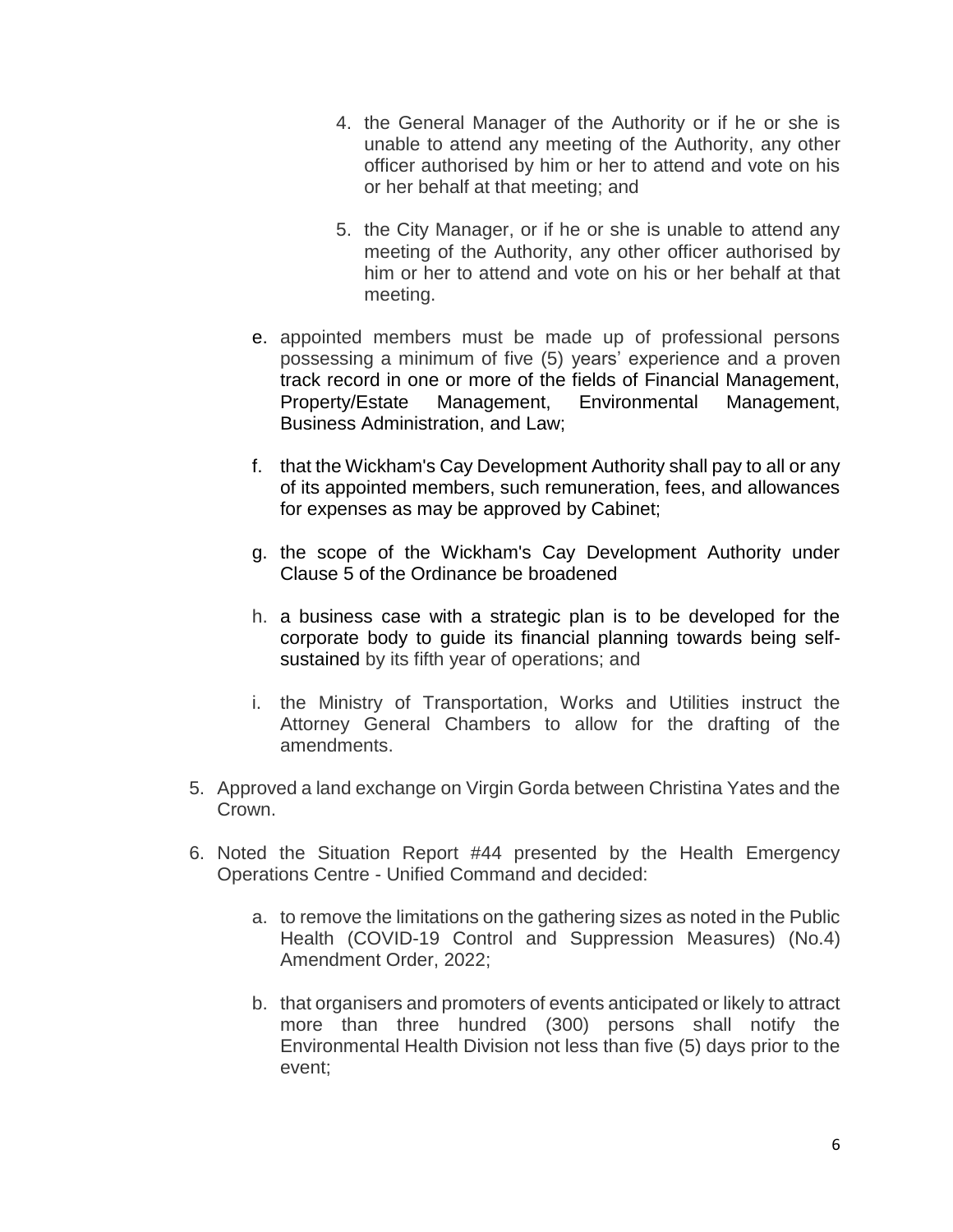- c. that the quarantine period for unvaccinated persons entering the Territory shall be reduced to five (5) days; and
- d. that the Ministry of Health and Social Development instruct the Attorney General's Chambers to draft the relevant amendments necessary to give immediate effect until 31st March, 2022 to items (b) and (c) of the decision sought.

\*\*\*\*\*\*\*\*\*\*\*\*\*\*\*\*\*\*\*\*\*\*\*\*\*

## **Cabinet Meeting – 11th March, 2022**

His Excellency, the Governor John J. Rankin, CMG, chaired the Meeting held at the Premier's Conference Room on 11th March, 2022.

All Members were present.

The Cabinet

- 1. Noted the update provided by the Department of Disaster Management on the progress made toward Emergency Management Reaccreditation for the Territory.
- 2. Reviewed and concurred with the Resolution from the Board of the Recovery and Development Agency (RDA) to appoint Mr. Anthony McMaster as the Chief Executive Officer of the RDA in accordance with Section 13(1) of the Virgin Islands Recovery and Development Act, 2018, with effect from 2<sup>nd</sup> December, 2021, for a period not to exceed the lifespan of the Agency.
- 3. Decided to grant a renewal of pioneer status to the applicant, Eureka Medical Clinic Limited, in accordance with Section 3 of the Pioneer Services and Enterprises Ordinance (Cap. 297), First Schedule, Paragraph (a) (xxv), to engage in the service of "Major Health Clinic/Hospital/Health Spa Equipment" for a period of three (3) years beginning on  $1<sup>st</sup>$  February, 2022; and decided that the Premier's Office instruct the Attorney General's Chambers to draft the necessary Order to effect same.
- 4. Considered and approved the Bill entitled, International Tax Authority (Amendment) Act, 2022 and decided that the Bill be introduced for its first reading in the House of Assembly at the next convenient Sitting.
- 5. Approved an application for permission to use the seabed for the installation of jetties of Trellis Bay, Beef Island for Aycayia Ventures Limited.

\*\*\*\*\*\*\*\*\*\*\*\*\*\*\*\*\*\*\*\*\*\*\*\*\*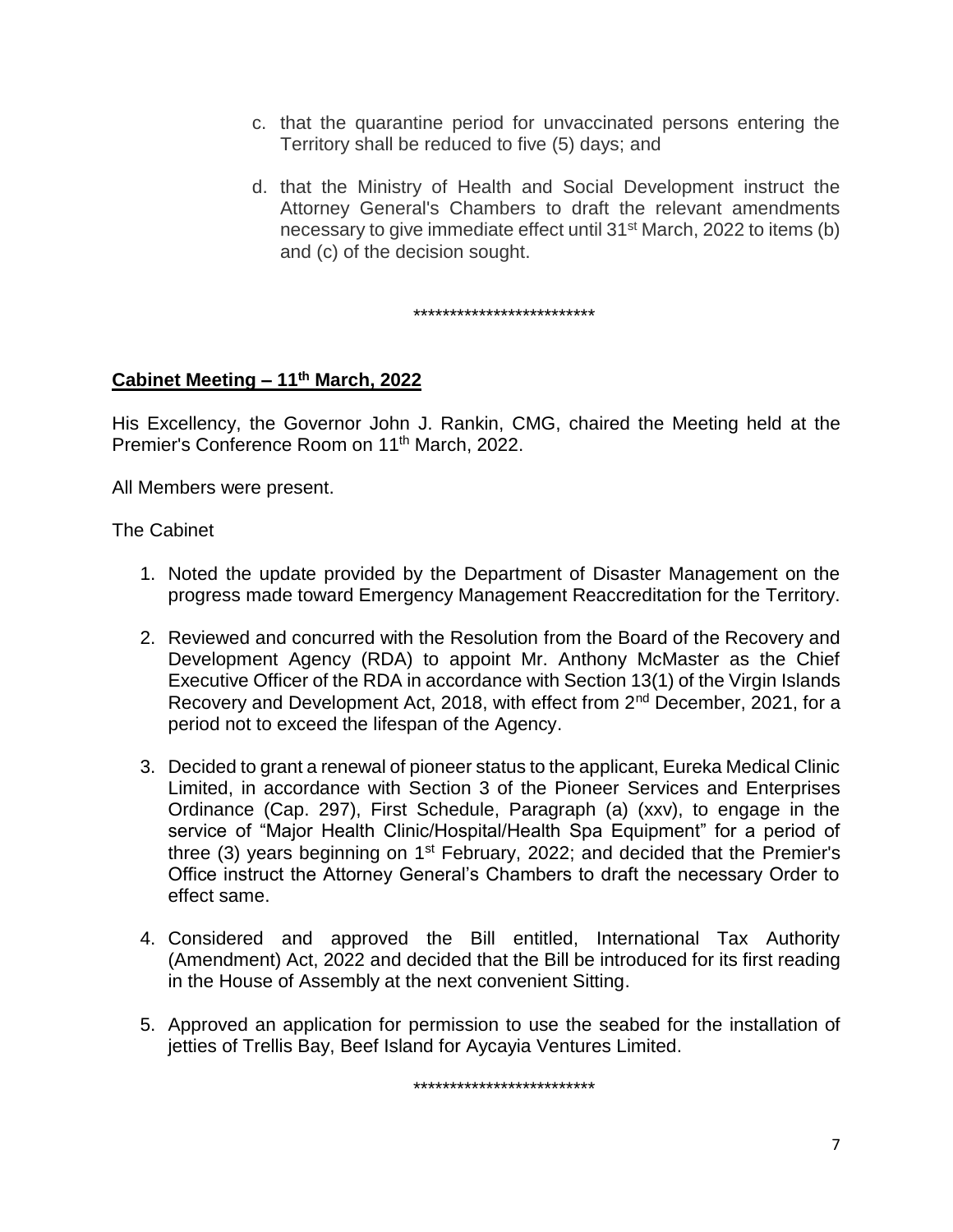## **Cabinet Meeting – 16th March, 2022**

His Excellency, the Governor John J. Rankin, CMG, chaired the Meeting held at the Financial Services Commission's Resource Centre on 16<sup>th</sup> March, 2022.

All Members were present.

The Cabinet

- 1. Decided:
	- a. and appointed the following persons to the Board of Commission of the Virgin Islands Trade Commission Board as members, in accordance with Section (6)(1)(a) to (g) of the Virgin Islands Trade Commission Act, 2020:
		- *i.* Trade Commissioner *ex-officio*
		- ii. Mr. Michael Fay legal practitioner for a period of three (3) years with effect from 1<sup>st</sup> April 2022 to 31<sup>st</sup> March, 2025;
		- iii. Mr. Wendell Gaskin a representative from the education/private business sector for a period of three (3) years with effect from 1<sup>st</sup> April, 2022 to 31<sup>st</sup> March, 2025;
		- iv. Ms. Melissa Farara a representative from the social sector for a period of two (2) years with effect from 1<sup>st</sup> April 2022 to 31<sup>st</sup> March, 2024;
		- v. Ms. Lavina Liburd a representative from the environment/a business and trade association - Member (BVICCHA Representative) for a period of two (2) years with effect from 1st April 2022 to 31st March, 2024;
		- vi. Mr. Hakim Creque for a period of two  $(2)$  years with effect from 1<sup>st</sup> April 2022 to 31<sup>st</sup> March, 2024;
		- vii. Ms. Sasha Hodge for a period of three  $(3)$  years with effect from 1<sup>st</sup> April, 2022 to 31st March, 2025;
	- b. that:
		- i. Mr. Hakim Creque be appointed to the Board of Commission as the person from the Sister Islands in accordance with Section 6(2)(a) of the Act;